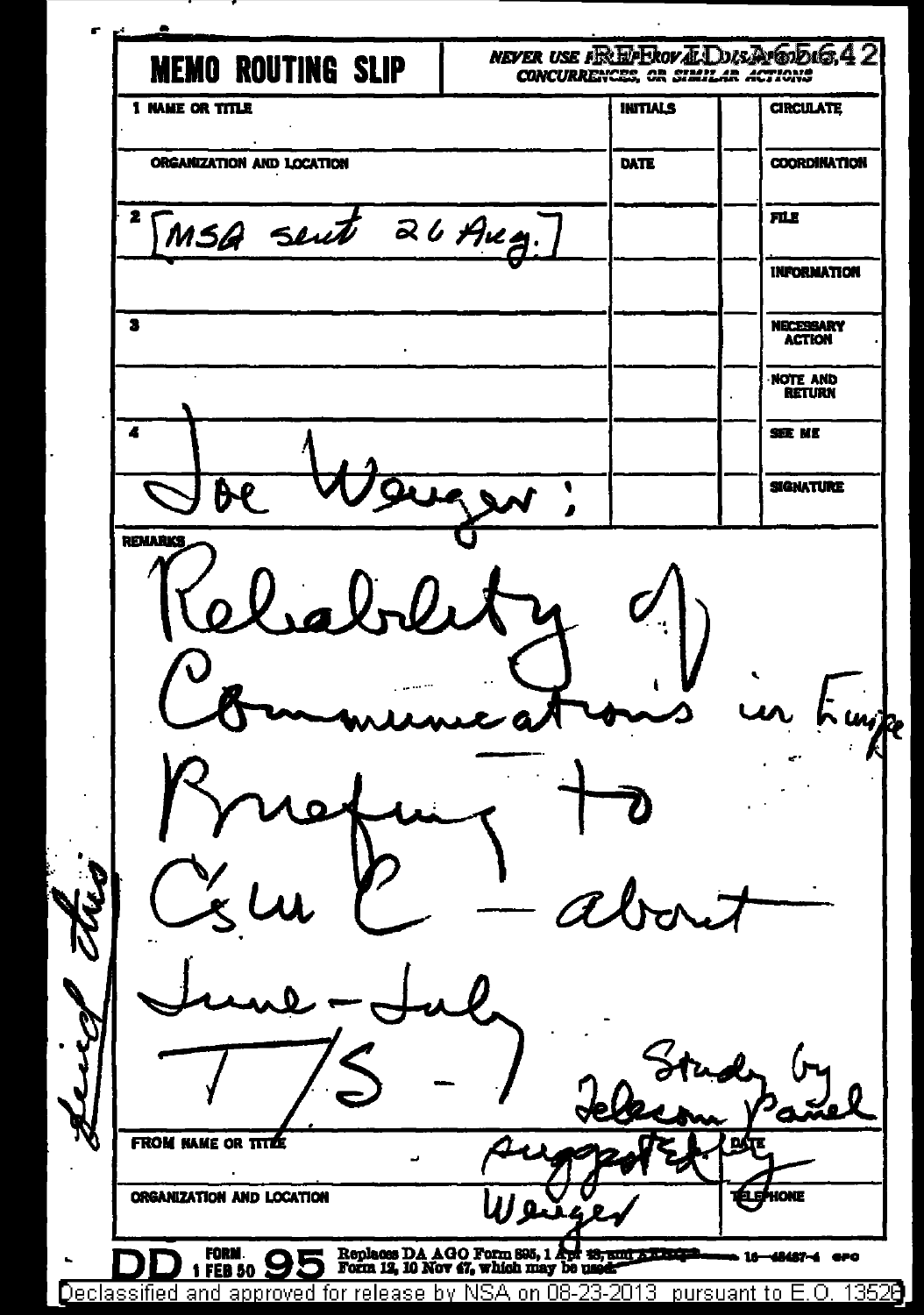**REDATE** Mag to Adm Wenger Repeating to waying - you gave c ابمبغتكا ricci ....... Ξ  $-t$ before them were the j. Julia Cocak  $\sim$   $\sqrt{5}$ ی ج **CHARLES** TIT IN BAN VON an<br>Maradur de Afrikania  $\sim$   $\sim$  $\mathcal{L}_{\mathcal{A}}$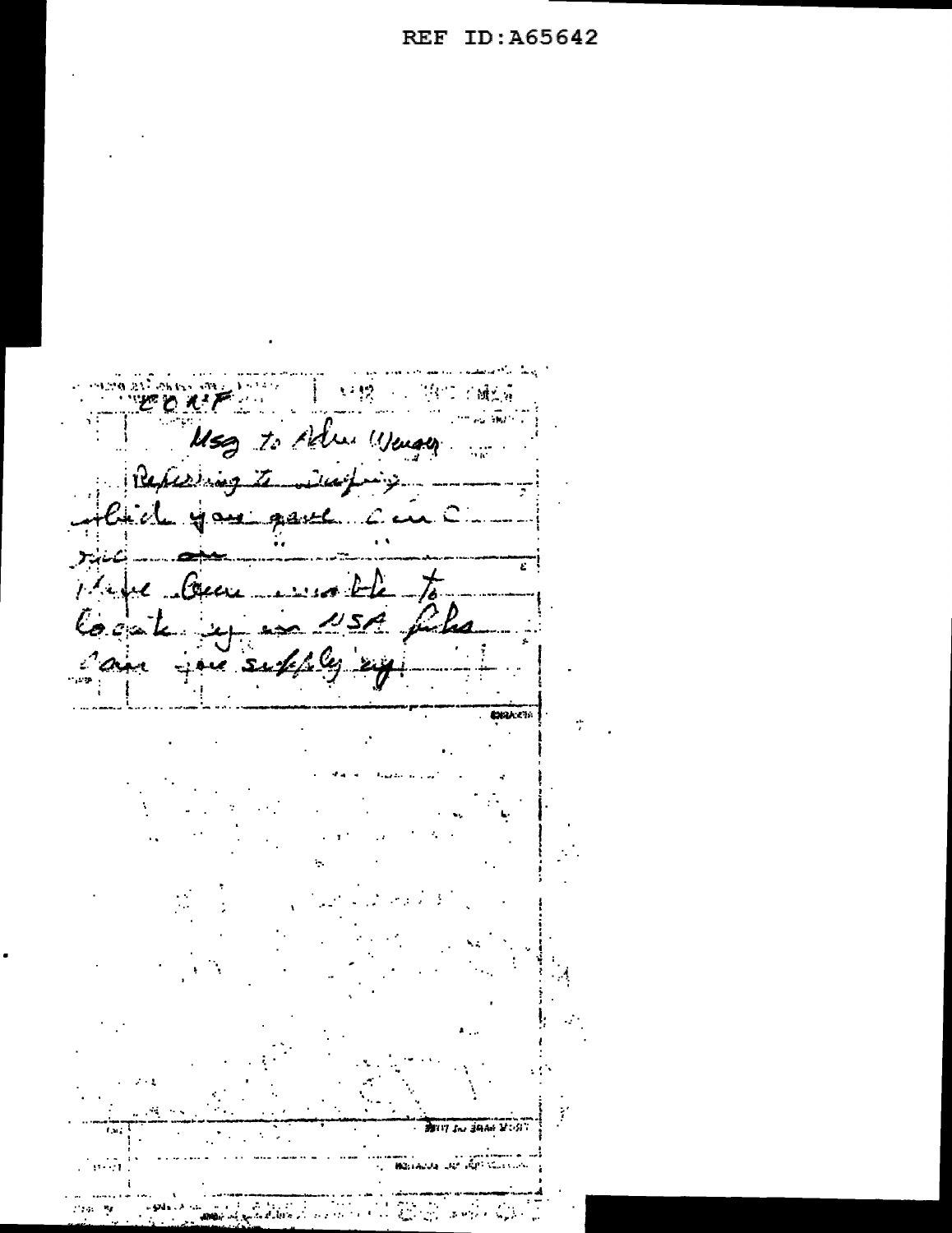

### HEADQUARTERS UNITED STATES EUROPEAN COMMAND

APO 128. US Army 21 July 1954

 $1144$ 

Reliability of Communications (UNCLASSIFIED) SUBJECT:

 $TO:$ Chief National Security Agency Europe APO 757, US Army

1. The inclosed copy of the briefing presented at the Commander in Chiefs' conference held at this Headquarters on 24 June 1954, is forwarded for your information and retention. (UNCLASSIFIED)

2. The Joint Working Group, mentioned in Part VII, has been established by separate correspondence. (UNCLASSIFIED)

J. N. WENGER

1 Incl:

TTD

Cpy 15 of Briefing on Reliability of Communications, dtd 24 Jun 54

Rear Admiral, US Navy Director, Communications-Electronics

Tp: des Loges 8271

UNCLASSIFI SEPARATED FROM CLASSIFIED INCLOSURES.

NSA EUR # 01088 COPY / OF 3 COPIES PAGE  $/$  OF  $/$ **PAGES**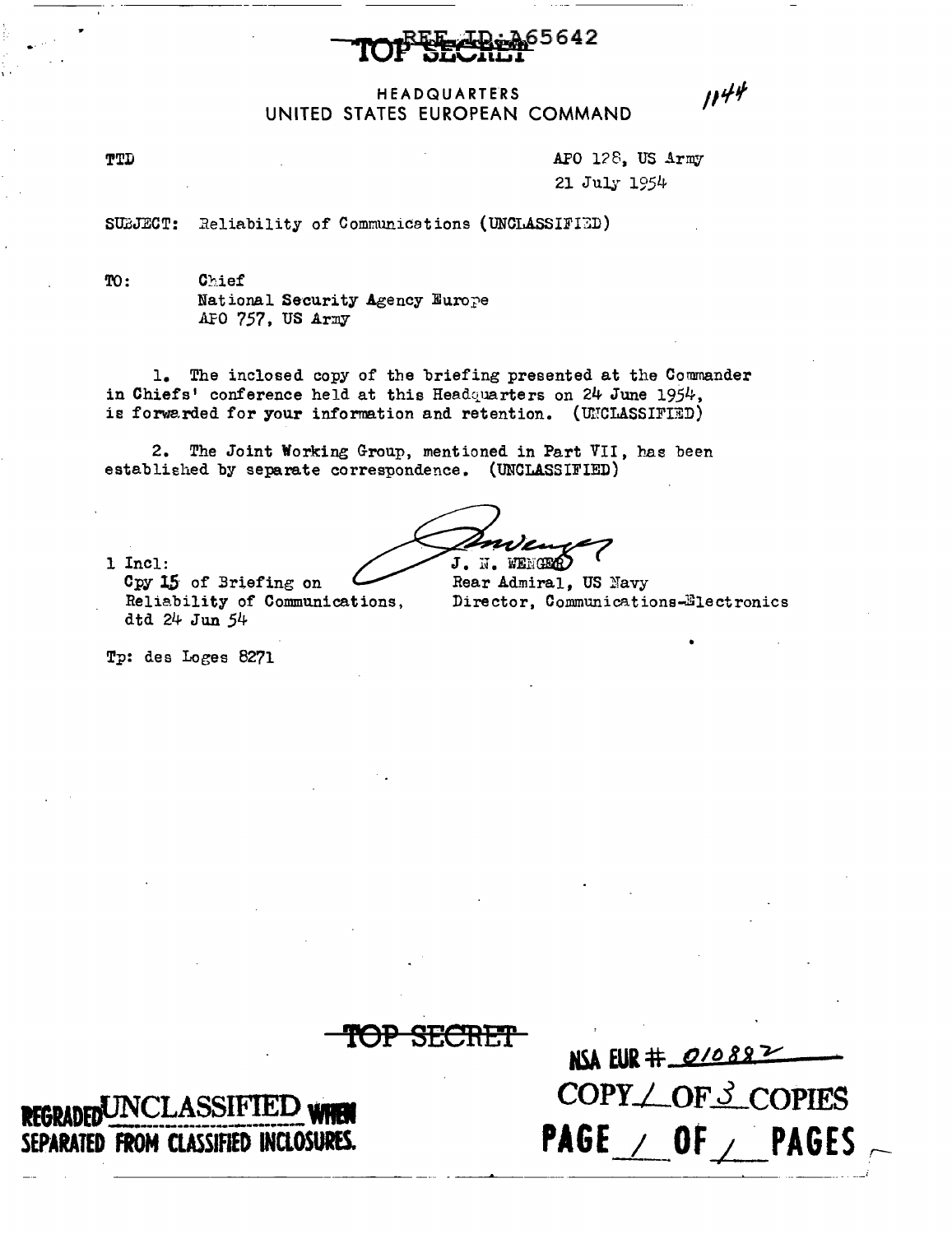2+ June 1954

#### PART I. LETHODUCTION:

In recent months, as you gentlemen are aware, there has been a growing concern about the dependability of certuin U.S. and Allied Military Communications in War. The Soviet's success in jamming the VOA and other radio broadcasts has been well known for some time. But only ledely has there been a proper appreciation of the military implications of Soviet Jamming Capabilities. We are now beginning to realize that they represent a serious danger in the approaching era of Atomic Warfare, when reliable communications will become more than ever a vital necessity. The menace of subversive actions is also looming larger, since not only may they disrupt our essential. land line communications, but may also deny us the needed back-up for our vulnerable radio circuits. And in addition, the dispersal and mobility of forces necessary for defense against atomic attack can only further complicate. the problem of maintaining communications. (SECHET)

Te do not suggest that these dangers now in view are insurmountable. We are confident that in time adequate technical means for dealing with them will be found. But it is important to understand that such means are not available nov<sub>1</sub> nor are they in early prospect. Until they are the least thit can be done is to recognize the threats and to prepare to deal with then as best we can. Accordingly, this briefing has been prepared, with three objectives in mind: (SHORET)

a. First, to review the factors which have reised concern as to the reliability of our military communications. (SBGHST)

b. Second, to examine the various actions being taken to minimize the dangers. (SEGET)

c. Third, to consider what additional measures can now be taken. (SEC: 77)

### PART II. BACKGROUND:

As a basis for considering the vulnerability of our communications, the following background information is significant: (TOP SMOHMT)

a. First, a study conducted for the Telecommunications Advisor to The (TOP SECTOR) President brought out the following facts:

(1) The USSR and the Soviet Bloc has an efficient electronic jamming organization which can utilize a major portion of 9600 transmitter for -

 $(2)$  Eight-hundred and eighty (860) electronic jammers are currently in use by the Soviet Bloc against the VOA, HEC, and other psychological warfare broadcasts. Some of these are reported to exceed a million watts in power. (TOP-SECRET) . . . . . .

(3) US Military, commercial, and oftil agencies currently employ approximately 400 radio transmitters in high frequency point-to-point international service. (TOP SHORM)

(4) The geography of the world makes the US particularly vulnerable to long-distance electromegnetic warfare with the Soviet Bloc. On the other hand, the Soviets can maintain essential communications entirely over land, using combinations of long and short length circuits and slternate routing. THE SECTION TO THE

OF SECRET

US EUCOLI/54/SER: 000473

 $cf$ - $\vert$   $\vert$  Copies  $G_{ODY}$  /  $J$ Page 1 of 10 Pages

NSA EUR # 010882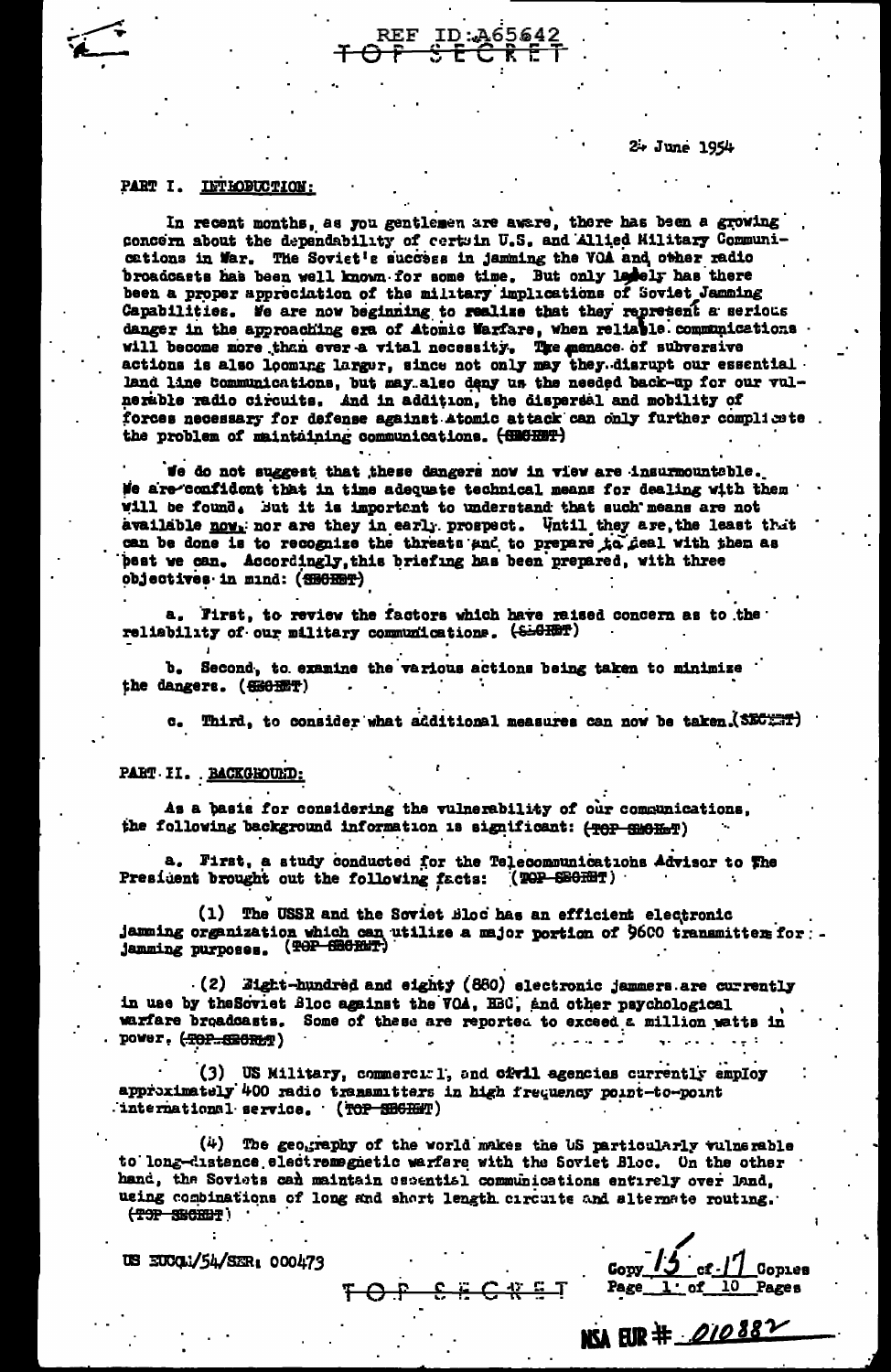Second, a study of the vulnerability of U.S. Military communications ъ. equipment to jamming has recently been completed by a technical research organization, under an Air Force contract. As a result of the study, the general conclusion was reached that no communications circuit utilizing present day equipment is jamproof, and that there is no universal "black box<sup>n</sup> (or cure) which will alleviate this condition. Furthermore, there is a firm requirement to plan for future jamming by educating all personnel in the proper selection of type of transmissions, equipment to be used, and proper operating techniques. (TOP SECRET)

c. Third, intelligence estimates on Communist infiltration in the national communications monopolies (or PTTs) indicate that, particularly in France, the sabotage of the PTT system is well within the capability of the Communist Party. In France, reliable estimates indicate that an overall average of 19% of thepersonnel of the PTT is infiltrated by the Communistdominated Labor Union, the CGT. In some departments of France, particularly in the Bordeaux area, the PTT is dominated by this Lebor Union. The threat to communications is not necessarily limited to Communists with the PTT, of course. It is estimated that throughout France there are 50,000 to 100,000 Communist militants; additional support might be expected from among the 600,000 other Communist members and the approximately 5,000,000 French citizens who indorsed the Communist Party in the June 1951 elections. Many of our communications lines run through areas of high Communist density, where between  $1/3$  and  $1/6$  of the population voted Communist in 1951.

d. Fourth, last year's general strikes in France resulted in serious disruption of communications. Land line facilities, where not lost due to the strikes, gradually deteriorated due to lack of maintenance, and it was necessary to establish military radio circuits across France to insure communications down the LOC. Under emergency conditions, the activation of large numbers of reserve circuits would greatly increase the difficulties in event of a walk-out. (TOP SECRET)

e. Fifth, the land line facilities in Western Russia and in certain satellite areas have undergone considerable development and extension since the end of World War II. Moreover, progressive introduction of VHF and UHF communications in those areas is making the Soviets less dependent on HF and MF radio and thus less vulnerable to retaliation in any jamming effort.  $($ TOROG $-$ 3BCROT $)$ 

#### PART III. JCS-SG ACTIONS:

Concern with reliability of communications by Senior Military authorities both of the US and of NATO, has been developing over the past three years. In late 1951, the JCS, in approving a report on safeguarding allied longdistance wireless communications, determined that positive steps had to be taken to minimize the effect of possible enemy jamming of strategic communications. In directives to the Services, the JCS requested early action on certain technical measures, on developing alternate routing for message communications, and in training programs. In addition, they directed joint service actions involving security measures, courier services, and the. development of joint procedures for alternate routing of traffic over military circuits. And, based on the intelligence information at the time, the JCS concluded that the Russians had the capacity in trained personnel, equipment, and organization to jam certain long distance radio communications circuits as well as the capability to disrupt submarine cables sither by sabotage or military operations. (SEGRET)

By mid 1953, the JGS had re-assessed the Soviet Jamming Capability based on experience of Soviet jamming efforts against the VOA and similar activities as well as on intelligence and special studies. As a result, a JCS directive,

|                                                        |  |  | Copy of Copies |
|--------------------------------------------------------|--|--|----------------|
| $T$ $Q$ $P$ $S$ $E$ $Q$ $H$ $E$ $F$ Page 2 of 10 Pages |  |  |                |
|                                                        |  |  |                |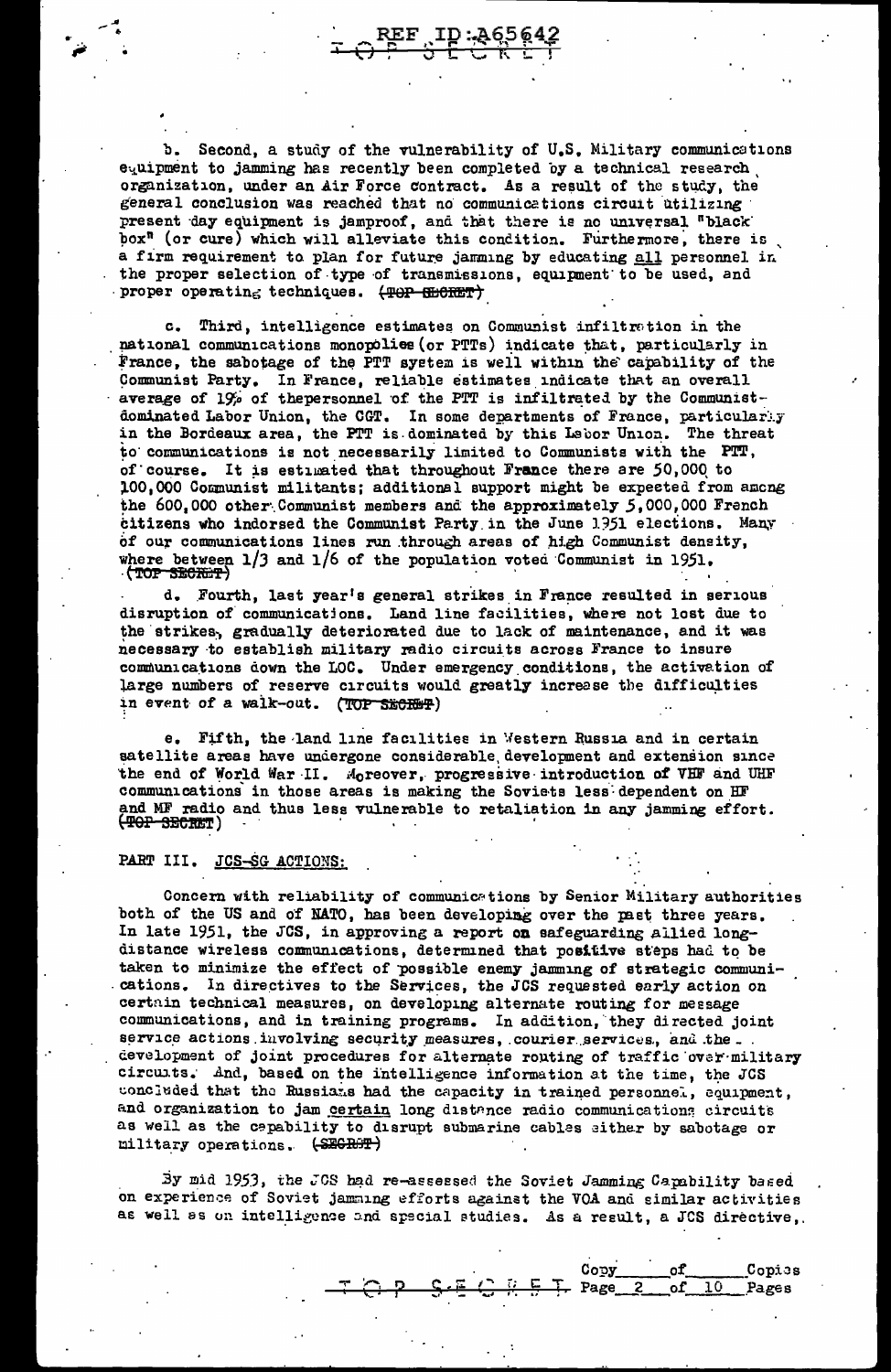dated 28 July, was promulgated to Commanders of unified and JCS specified commands. This paper concluded, from a review of the Soviet Jamming Capability, that all U.S. long-range high frequency radio circuits are vulnerable to a dangerous degree. Therefore, the use of certain planning assumptions and certain planning items in current and future operational communications plans was directed. Specific assumptions to be utilized, in addition to that of the aforementioned Soviet capability are as follows:<br>(TOF SECRET)

REF ID: 465642 えきせき

a. First, the geographical locations of all US vital communication terminals are known to the USSR. (TOP SECHET)

. b. Second, the US capability of maintaining any HF radio communications to, from, and within overseas areas is considered negligible. (TOP SECRET)

c. Third, tactical radio communications, including VHF and UHF in geographical proximity to the Soviet Bloc Orbit, must be considered vulnerable.

a. Fourth, until all-out war is imminent, the Soviets will not initiate large scale strategic communications or navigational aid jamming, unless this action can be cloaked by legal or quasi-legal justification. (TGP SEGRET)

e. Fifth, The Soviets will initiate such jamming just prior to and during full-scale war.

Further, specific factors which must be considered in planning, are:

(1) First, the possibility that subordinate commands must be able to operate for extended periods in accordance with approved plans and doctrices without radio contact with higher authority. (TOP SECRET)

(2) Second, routing of important communications by messenger, helicopter, and aircraft. (TOP SECRETT)

(3) Third, training of radio communication personnel in all phases of defense against jamming. (TOP SHORT )

Finally, in more recent JCS papers, we find that a European exercise, muvolving simulated jammig, was planned for June 1954, and was apparently intended as a part of an overall JCS program for extending anti-jamming training of command and communications personnel through periodic exercises on strategic inter-theater circuits. We are awaiting further information on this subject. (TOP SECRET)

On the NATO side, in a meeting of the Standing Group in January 1954, the US representative expressed himself at length on the weaknesses of NATO communications. Subsequently, a Standing Group Directive to SACEUR, SACLANT, and the Channel Committee was forwarded in February. Each addressee is required to review his military communications at all echelons, and consider. all aspects and all defects, regardless of cause, or of the known possibility of elimination of the weaknesses. Speed, flexibility, security, reliability, and vulnerability, including vulnerability of communications systems operated by non-military organizations (in other words, the PTTs) are to be considered.<br><del>(TOP SNOHP</del>)

# PART IV. SACTUR ACTIONS:

Shifting to the Luropean Theater, we note that SACEUR's Emergency Defense Plan, as well as his Atomic Strike Plan and SOP governing atomic strike requests, are dependent upon completely reliable communications for their. implementation. As an International Commander, SACZUR is, of course, not obliged to accept the JCS planning assumptions and planning factors with respect to Soviet Jamming Capability. Nor can be openly question the reliability of specific national PTT facilities. Nevertheless, his actions have been

Copy

Page<sub>2</sub>

оf

 $\circ \texttt{f}$ 

Copies

10 Pages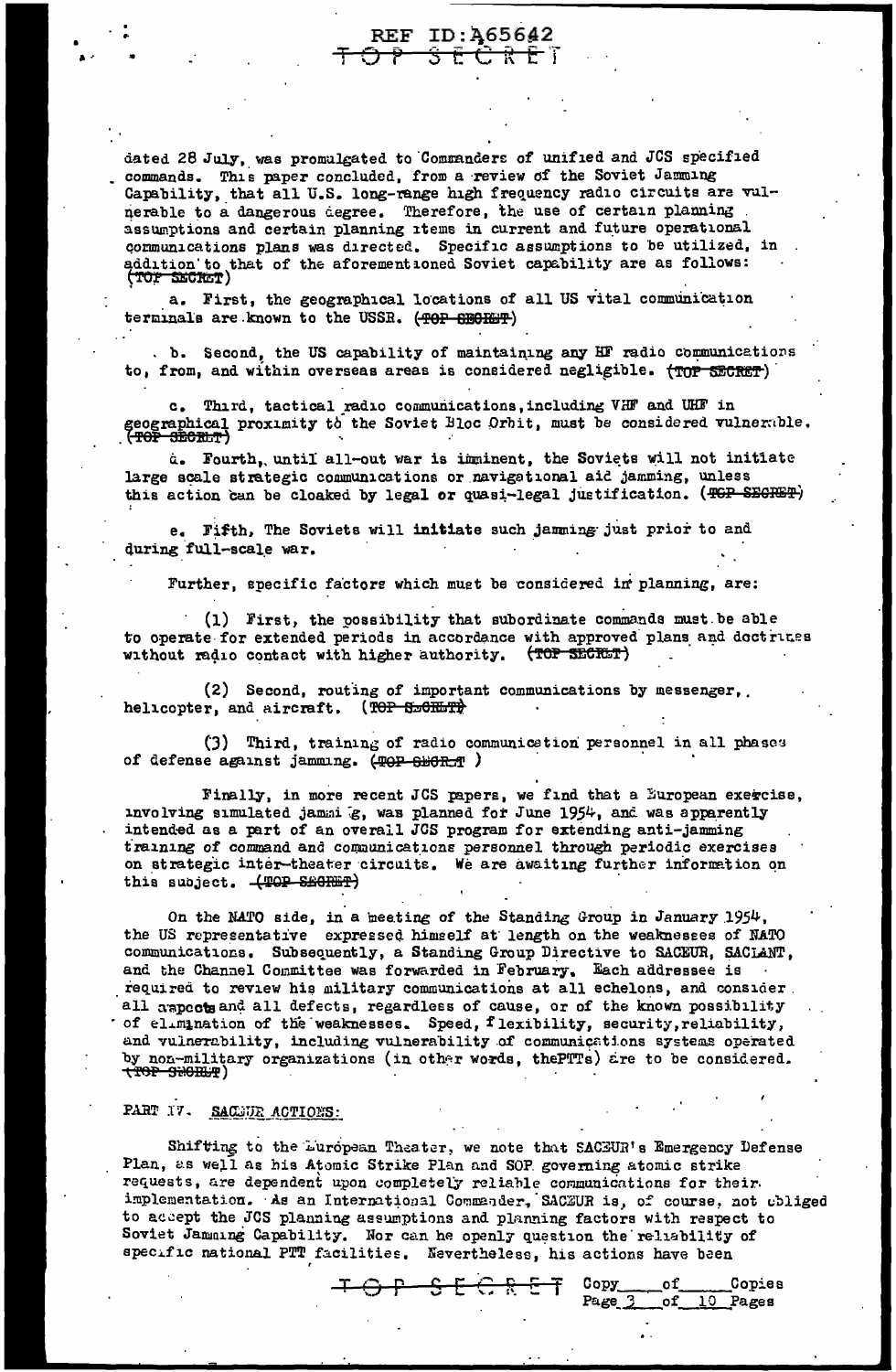# generally consistent with the JCS views. (SEORET)

First, Several pertinent Communications-Electronics Policy Directives and Instructions have been promulgated within Allied Command Europe. These point out the necessity for defense against enemy jamming, and lay down certain guiding principles. SACEUR's Subordinate Commanders, at all levels, have been directed to analyze the vulnerability of their communications systems to jamming, to reduce reliance on radio communications, and to provide for continued normal conduct of operations during periods when communications means are disrupted. Further, the Subordinate Commanders have been directed to emphasize training in all phases of defense against jamming. As to physical security, SHAPE has promulgated policy directives setting forth command responsibilities for establishment of safeguards for communications-electrorics rinstallations. All of these policy directives and instructions are, of course, currently applicable only within the NATO chain of command, but efforts are being made to obtain national approval and to broaden their applicability throughout NATO Europe. (SHORET)

Second, pursuant to the Standing Group review Directive, SACEUR has convened a Working Group of representatives of SHAPE and the NATO Subordinate Commands to make a comprehensive survey of SACEUR's communication situation. Each Subordinate Commander was requested to provide, by June 1st, an analysis of the capability of his assigned and earmarked communications elements to effectively implement the amergency Defense Plan and to support active operations for the first 90 days of emergency. The reports were also to include studies for each country within the respective command areas, indicating major communications weaknesses. (SECRET)

Third, SACEUR has requested EMCCC to make a specific survey of the vulnerability to sabotage of communications systems controlled and/or operated by non-military organizations (i.e., the PTTs). The EMCCC report, when completed, will become a part of the SACEUR overall review of his communications system. (SECELT)

### PART V: US CINCEUR ACTIONS:

The reliability of communications within the US EUCOM area has meanwhile received the attention of US CIMCEUR, particularly in connection with assigned planning missions and implementstion of JCS emergency planning directives.

The following specific actions have been taken:

a. First, in a policy directive to all Subordinate Commands, US CINCEUR summarized the situation, and in general, prescribed that the JCS planning assumptions and planning factors would govern current and future operational communications planning in the US .JUCOM Area. This policy has been written into the Communications-Electronics Annexes to the US EUCOM Joint Emergency War Plan and to its supplementary US Contingency Plan. (TOP SECRET)

b. Second, Subordinate Command Communications-Electronics Plans, as well as other Communications-Electronics Plans, have been reviewed in terms of communications reliability provided, and in the light of the prescribed planning factors. To cite an example, the SACEUR Atomic Strike Plan, which requires the rapid and reliable transmission of a series of messages, would, in many cases, depend upon the availability of reliable high frequency radio. The effect of the new planning assumptions has been pointed out, and the plans have been modified in some respects. However, in our opinion, further communications planning is required to insure the reliable service needed. (TOP SECRET)

c. Thind, US CIRCEUR requested the Subordinate Commanders to forward reports on actions either taken or planned within their commands. US CINCLUR pointed to certain immediate and long-range measures which would minimize the effect of enemy jamming, and, in the light of prescribed planning

|  |  |  |  | FOP SECRET Copy of Copies       |
|--|--|--|--|---------------------------------|
|  |  |  |  | $\therefore$ Page 4 of 10 Pages |
|  |  |  |  |                                 |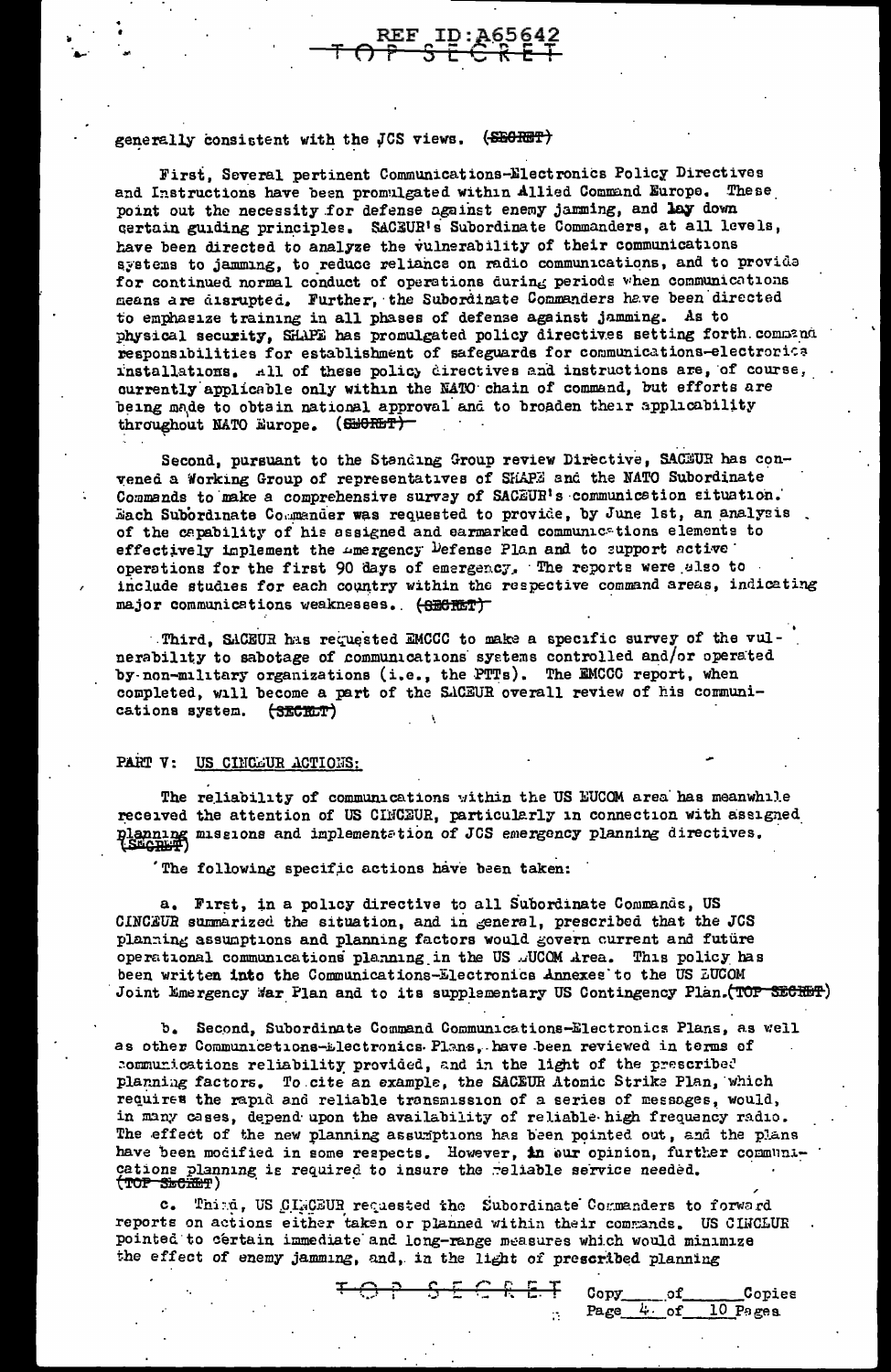assumptions and factors, requested each Commander to make a survey of his communications situation. Specifically required were those operational, procedural, technical, and training measures which each Commander had taken, or had planned to minimize the susceptibility of his communications to enemy attack. In addition, each Commander whe required to list those important radio communications which he regarded as vulnerable and for which adequate protection or reliable back-up communications had not been or could not be provided. Finally, in the light of this information, each Commander was asked to provide a general estimate of his present ability to maintain the essential communications required to carry out his assigned tasks in current emergency plans. (TOP SECRET)

REF ID:A656

d. Fourth, the JCEC of the JCS was asked to provide a summary of the latest information on Departmental actions in developing specific answers to. the jarming threat, with particular reference to measures applicable to communications to and within the US EUCOM area. In response, the JCEC has provided the following information: (TOP SECRET)

(1) First, the Services are continuing efforts to provide alternate routes between given points so that essential services can be maintained even if one or more paths is lost. (TOP SHORET)

(2) Second, the application of new ionospheric and tropospheric scatter techniques to long-range communications is being exploited to the maximum extent practicable. Specifically, a circuit from Limestone, Maine, to Thule, Greenland, is working satisfactorily, and other experimental circuits from the U.S. to Great Britain by way of Iceland, and by way of the Azores, have been authorized. The usefulness of these new techniques, though limited, is promising. (TOP SECRET)

(3) Third, the US Military is supporting the installation of submarine cables by various commercial concerns. One high-capacity Trans-Atlantic cable from the U.S. to Great Britain is expected to be completed in 1956 and another in 1957. (TOP CHORET)

(4) Fourth, research and development projects directed at improvement of equipment design and more effective radio propagation are being pushed. (POP SECRET)

(5) Fifth, in the related field of electronic warfare, JCS directives, which are long overdue, will soon be issued to develop capabilities to employ electronic countermeasures against all categories of Soviet Bloc electronic devices. Meanwhile, US CINCEUR has issued interim directives in the Joint Emergency War Plan. These will also be included in the Joint Capabilities Plan now under preparation at this headquarters. (TOP SHOHBT)

#### PART VI: SUBORDINATE COMMAND ACTIONS:

Reports on vulnerability to jamming have now been received from each of the Subordinate Commanders. As might be expected, the reports reflect the differences in the communications problems of each of the Services, which result from their respective missions. The following is a summary of the important sections of the individual service reports, with particular emphasis on the overall estimate of each service capability of maintaining essential communications required for emergency tasks: (TOP SECIET)

a. USAREUR:

CINCUSAREUR, in his report provides a detailed analys's of his essential communications, broken down into four categories, and indicates the various types of communications at his disposal for each category. These categories are: (TOP CHOHET)

Copy

Page

of

of

Copies

10 Pages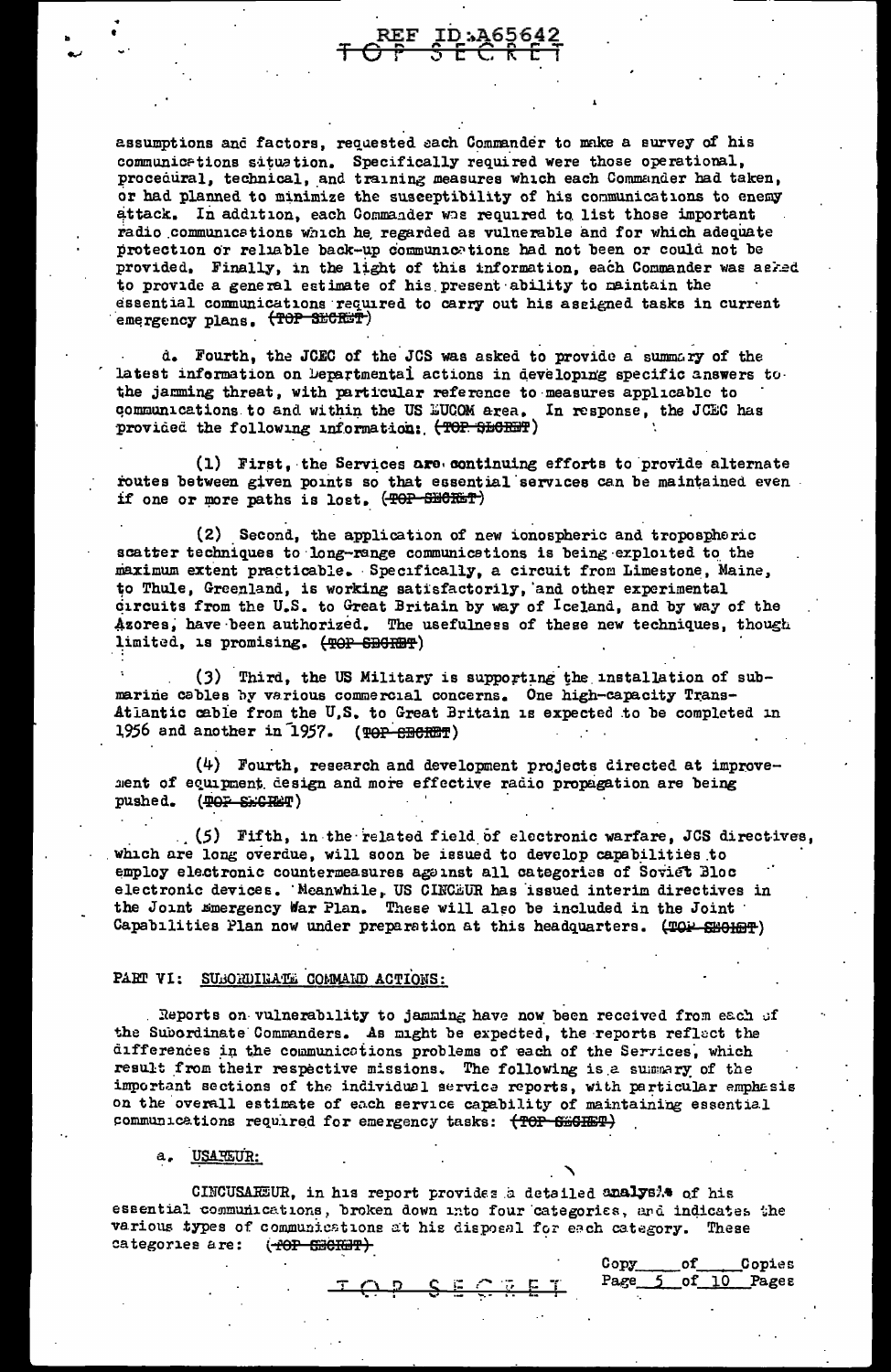(1) First - Communications along the LOC; (TOP SHORET)

**REF ID:A65642** 

<del>S E C R E T</del>

(2) Second - Army Group Command and lateral communications; (POP SECRET)

(3) Third - Seventh Army Command communications, including communications to the Area Commands until non-combatant evacuation is completed;

 $(4)$  Fourth - USARSUR communications, provided by the Army Command and Administrative Network (or ACAN), with the Dept of the Army, and principal US Commands in murope, North Africa, and the Middle East. (TOP SECRET)

In general, except along the LOG, the CINCUSAREUR analysis indicates considerable dependence on HF radio. And particularly, for lower echelon Army units, both HF and VHT field radio play an assential role, especially when positions are rapidly changing. In the case of armored and air-ground operations, radio is the only means of electrical communications. (TOP SHORMP)

Civil and land lines are extensively used at present, and war plans call for activation of numerous reserve circuits. Along the IOC, dependence on<br>these lines will be somewhat lessened with the completion of the Army-Air Force radio relay system across France, the Army portion of which will be in limited operation next month and be completed by the end of 1954. Among the other protective measures being taken is the movement this year of the main tape relay center, with associated HF facilities, from Heidelberg to Pirmssens Area, west of the Rhine. Further, current plans call for the transfer of these activities to the Orleans area in time of emergency or war. (TOP SECRET)

CINCUSAREUR's conclusions with respect to maintaining essential communications are generally as follows: (TOP SECHET)

a. With respect to the LOC, essential communications can be maintained under present conditions, only if sabotage to civil circuits is minor. On completion of the radio relay system across France, this system, with supporting military wire and cable, will provide essential LOC communications, unless there is considerable sabotage. Mail and messenger service will be used as required. (TOP SHORET)

b. With respect to Army Group Command requirements, communications can be maintained, except to Berlin where, of course, no electrical communications can be assured. Lateral communications will be dependent upon civil. land lines and messenger. (TOP SECRET)

c. With respect to Seventh Army requirements, minimum essential communications to Seventh Army units can be maintained in forward areas by maximum utilization of available civil land lines and military wire, and in rear areas by both fixed and tactical radio relay systems, plus available land lines. In some cases, messenger service will be necessary. Air-ground communications cannot be assured in forward areas. For the critical period during non-combatant evacuation, CINCUSAREUR estimates that minimum essential communications to Area Commands can be maintained by use of the fixed radio relay system, available land line, and messenger. (TOP SECRET)

with respect to the ACAN, essential communications to the United. States can be maintained only if interruption of civil land lines and of submarine cables is minor. If these facilities are lost, courier service will be required from Tape Relay Centers either to cableheads or to the U.S. ACAN communications to Turkey, Greece, and North Africa are expected to be negligible. ACAN Communications to Continental European areas, in CINCUSAEEUR's estimate, can be completely disrupted only by such wide-spread sabotage that re-routing is inpossible. (THERE EPRY)

 $C<sub>C</sub>$ oy

Page 6

of

οf

10

Copies

Pages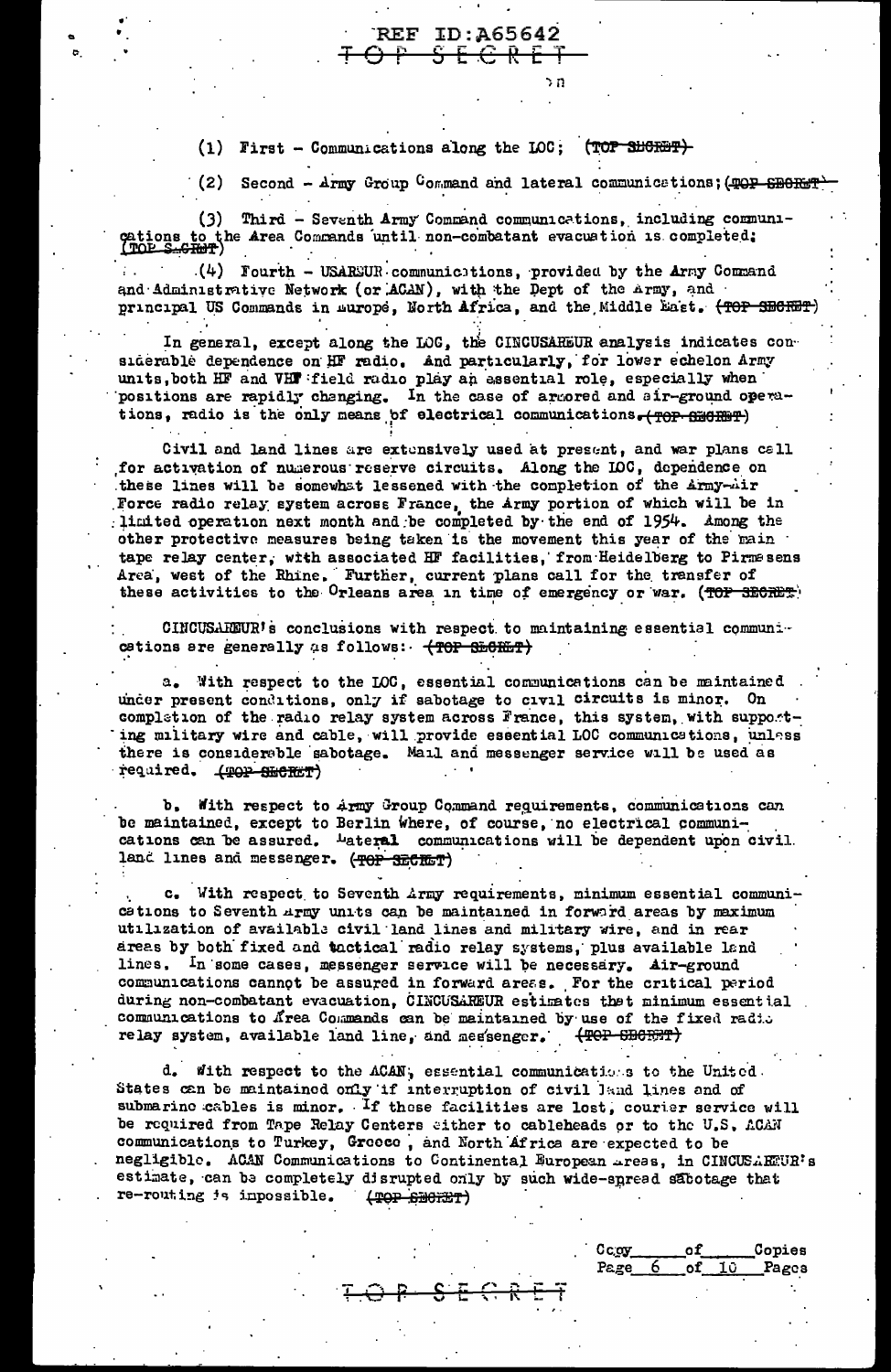ESECH 100:A656642

How about a rapid nurrofilming system for  $(2)$ bulk courser communications? Nuch volume could then be flown from point to point by jet fighter planes. ggru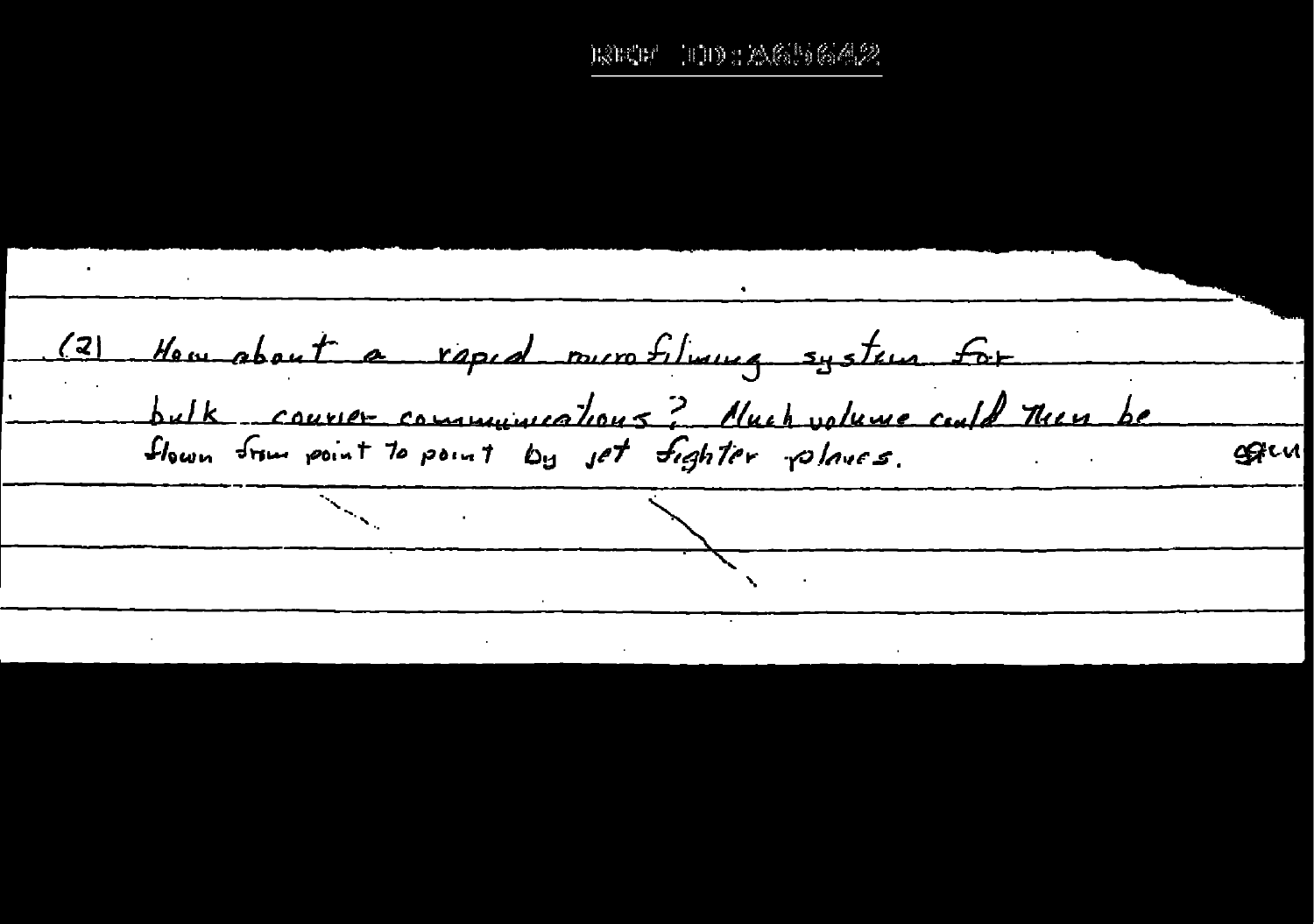In this connection, CINCUSAREUR, in his latest energency Plan, assumes, for the first three months of the war, a 10% combat loss of civil communcations used by the military, and a sabotage loss which varies from 20% in France and Italy to 10% in Germany and 5% in Spain and the U.K. A 10% loss of military wire facilities to sabotage is assumed throughout the Theater.

**REF** 

O₹

ID:A65642

ちをどだをす

## b. NELM:

CINCHELM's report is primarily concerned with HF radio communication, since Naval Forces necessarily place a higher degree of reliance on HF radio than do other Services. Naval Forces do not operate an extensive land line or radio relay network in overseas areas, but rely as necessary on lines. leased from an Allied Government or used in conjunction with other US Services. Responsibility for protecting such lines is normally that of mother agency. CINCNETM advises that study is continuing with a view to preparing his Forces for the conduct of oper tions without the high degree of reliance on HF redio heretofore employed. (TOP SECRET)

Various other measures have been, or are being undertaken. Aside from technical actions, common to all the Services, such as insuring proper antennas, frequencies, optimum equipment operations, etc., the following items of more general interest reflect current thinking: (TOP SECRET)

(1) First, training: CINCNELM reports some progress in anti-jamming training, which is to be expanded, particularly in manual CW operation. CINCNELM has recommended to N.TO authorities that at least a portion of the next large N.TO Naval Exercise in the Mediterranean be conducted entirely on manual CW to promote operator training and to evaluate ability to handle traffic by this method. In addition, CINCNETM has proposed that pre-arranged "Minimize" procedures to reduce electrical communic tions on short notice should be adequately tested during the next large N.TO Naval Exercise. (TOP SECRET)

(2) Second, mail and courier service: Considerable thought is being. given to assuring adequate service for wartime, and in addition, the current CINCNELM war plan requires each Task Force Commander to set up a Task Force Courier Service. During the last NATO Naval Exercise in the Mediterranean, some message traffic was actually diverted from electrical means to mail and courier with at least acceptable results, and for the next NATO Naval Exercise, CINCMELM has recommended periods of enforced radio blackouts on all. (TOP SHORMT) HF circuits.

In the light of the JCS directives, CINCNELM considers that all his HF radio circuits are vulnerable and lacking adequate protection. Sixteen of twenty-four circuits now in use are classed as essential. He considers the normal peacetime back-up of one HF circuit by another HF circuit to have been eliminated by the JCS directives. (TOP SECRET)

CINCNELM has considered the JCS assumptions individually in developing a general estimate of his ability to maintain essential communications to carry out assigned emergency tasks. (TOP SECRET)

a. The first JCS assumption, that HF communications in, to, or from overseas area cannot, for all practical purposes, be considered funsible in war, is considered by CINCNELM to lead logically to the third assumption, that contemplated operations should net roly on long-range radio communications. The effectof these two assumptions, says CINCNELM, is serious but not fatal. with a partial solution lying, at least initially, in the use of certain simple measures, coupled with moderately revised Command concepts. Among these measures is the implementation, in actual operations, of pre-arranged working. procedures to reduce communications traffic by electrical means and to convert such traffic to mail and courier service. These procedures already exist and have actually been employed on one occasion or another; now, however, Naval Forces are faced with the possibility that such energency measures will become

Copy of. **Copies**  $Pa<sub>is</sub>C<sub>2</sub>$ of 10 Pages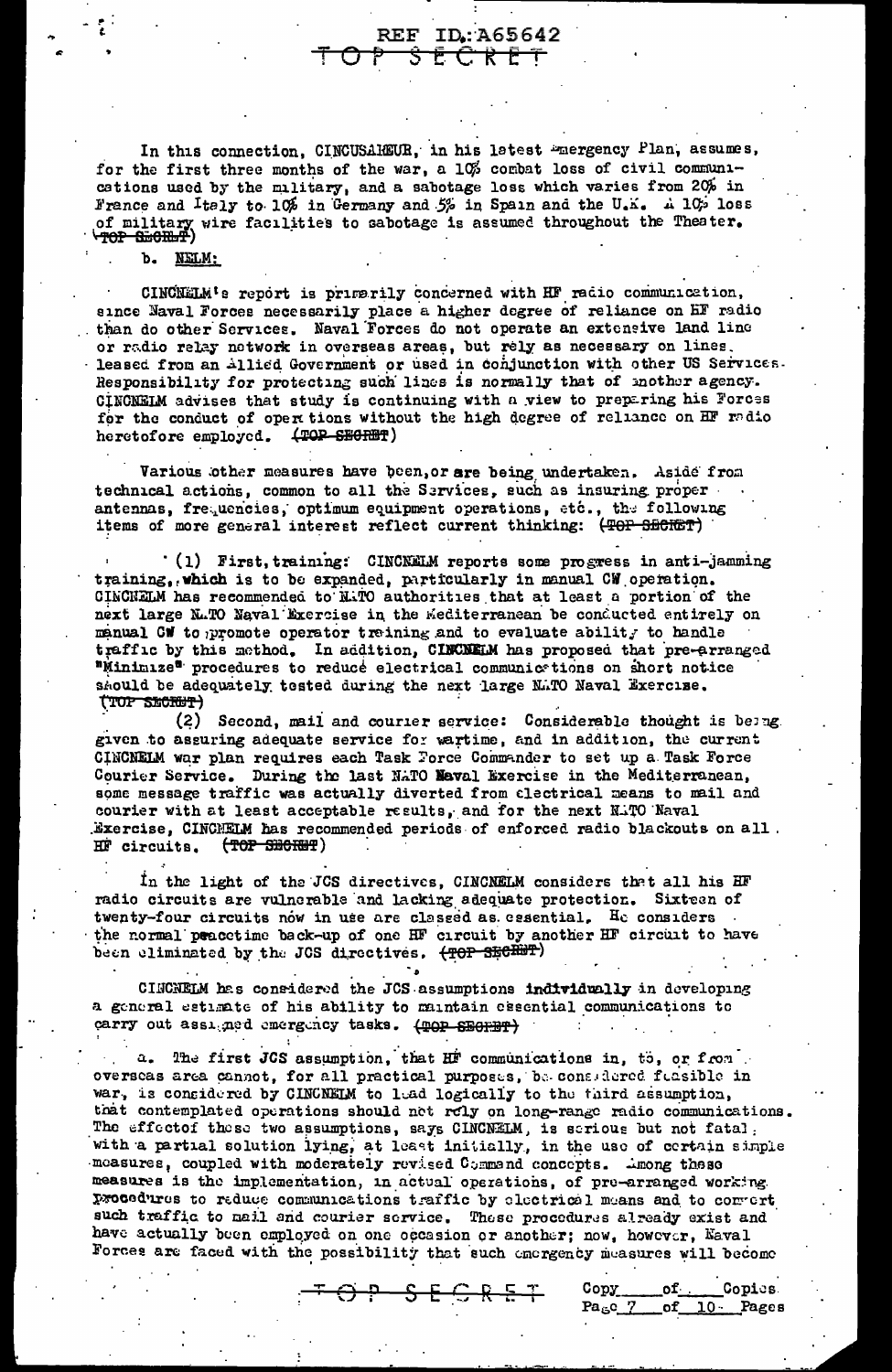the modus operandi of a future war. In addition, Commanders of forces at sta and Commanders of other detached forces must be given increased latitude in day-to-day operations. Voluminous interchange of messages between afloat and ashore authorities must be discontinued, with a consequent lessening of the degree of control over the operating forces which has been normally vested in naval shore commanders, (TOP SECRET)

**REF ID:A65642** 

 $\ddot{\mathcal{R}}$   $\ddot{\mathcal{R}}$ 

b. With respect to the JCS assumption that VHF and UHF near the Soviet Orbit must be considered vulnerable; while not questioning the validity of the assumption, CINCNELM does view the situation optimistically from the Naval point of view. Stations close enough to jam tactical circuits are in themselves prime targets for destruction, and one suggested solution is to insure that operational plans include provision for timely interdiction of Soviet Bloc communications stations capable of jamming short-range tactical communications. In any case, CINCNELM considers that though vulnerable, VHF/UHF will still be available to Naval Forces. <del>(TOP SECRET)</del>

c. Finally, CINCNELM considers that the availability of low frequency and medium frequency communications will enable Naval Forces to use radio for several types of operation. Two high-powered LF transmitters are currently being tested at Port Lyautey, and they should provide cover over most of the Mediterranean Arsa. In addition, two very low frequency transmitters are in operation in England, one in France and one is in prospect in Turkey. Although these facilities are not under US control, the countries concerned will probably make them available for NaTO use. Thus, with continued effort in developing and trainin, on pre-arranged procedures, with the continued use of frequencies lower than HF and of VHF/UHF, and with the possibility that all HF cannot be jammed all the time, the threat to Naval communications and operations may not, in CINCNELM's opinion, be as great as it would first scom. (TOP SHORMT)

### USAFE:

The current CINCUSAFE Operation Plan, for war or emergency, provides for expansion of existing communications facilities to cover Air Force requirements throughout the Theater, and, in Germany and France, the USAFE Plan parallels that of CINCUS. REUR in many respects. However, under the Plan, the location of major Air Force Headquarters in the United Kingdom, in North Africa, in Spain, and Italy increases the problem of providing reliable communications.<br>(TOP SECRET)

The CINCUSAFE policy provides that command communications will be routed over wire circuits, wherever available, and over radio circuits where wire circuits are not available. Radio back-up is provided for wire circuits where appropriate. Long-haul radio traffic utilizes the world-wide GLOBECOM system. New headquarters and facilities when established, will be tied by wire or radio to the nearest GLOBECOM radio station. The communications support for Strategic Air Command operations parallels the GLOBECOM system in most cases, with additional circuits to other locations uniquely required for SAC operations. (TOP SECRET)

CINCUSATE's report to this headquarters indicates that anti-jamming measures and studies of vulnerability of forces are underway throughout the Command. Related training measures and technical actions are reported to be progressing satisfactorily, except for certain equipment deficiencies.

As to vulnerability of radio, the reports of individual Air Force Communis, forwarded by CINCUSAFE; contribute to the goneral picture. The AACS wing (which operates GLOBECOM) indicates that twelve essential HF radio circuits, linking the UK, Germany, North Africa, and the United States are highly vulnerable. The Air Force Security Service Unit, the 6900th Security Wirg. concludes that that Command's capability of maintaining essential radio communications is almost negligible. The Twelfth AIT Force, while not so pessimistic, in view of existing and planned VHF and UHF systems within its area, still expresses concern over HF radio operations. (TOP SECRET)

> <del>2 6 7 8 1</del>  $\overline{\phantom{a}}$  of  $\mathtt{Copy}_{\_}$ **Copies** Page 6 of 10 Pages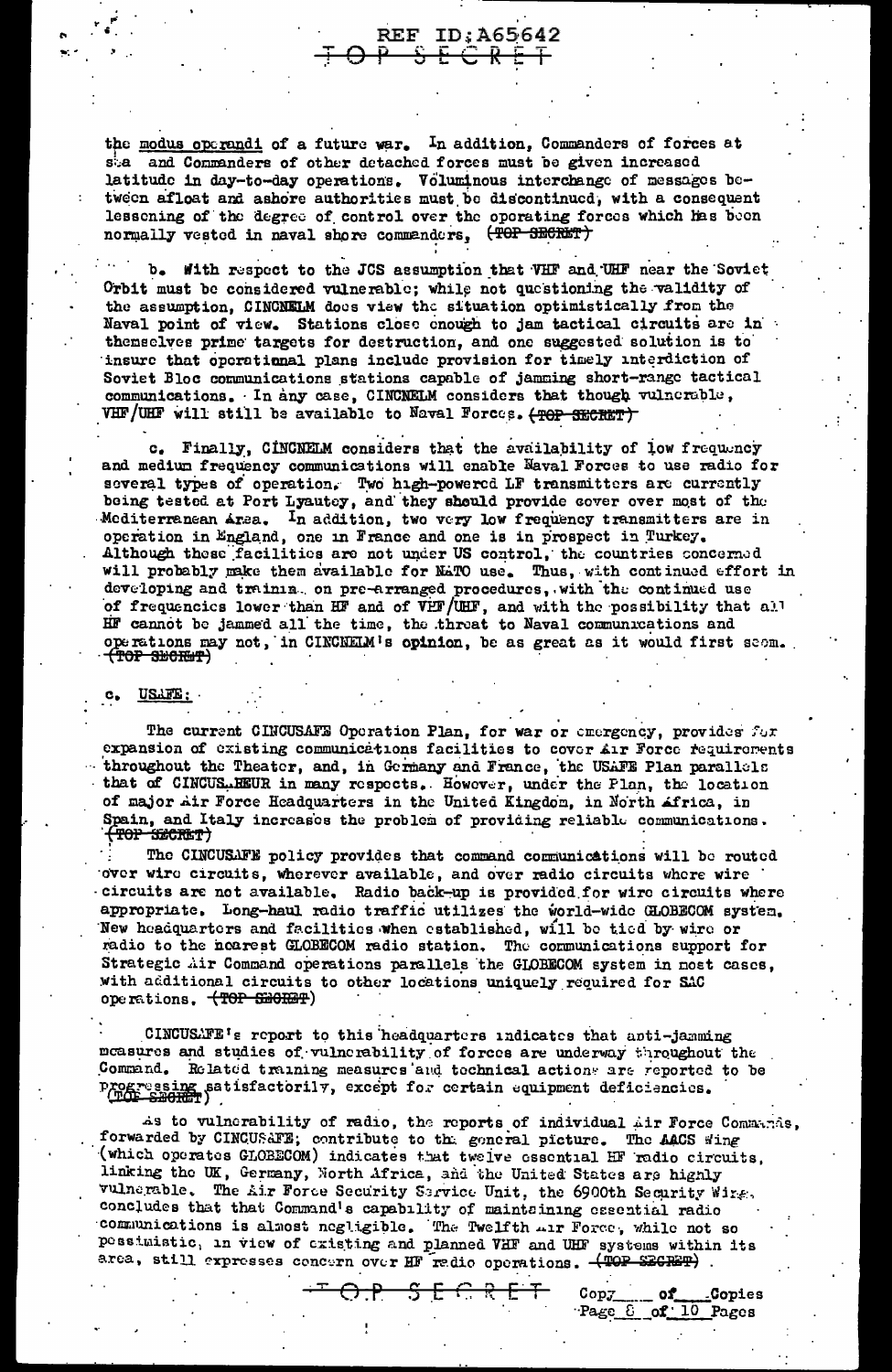. CIRUSAFE, in his planning, uses the following estimates on loss of essential civil land line circuits by sabotage during the first five days of hostilities: Within Franco, 50%; within Germany, 30%; between Franco and Germany, 65%; within Lagland, 25%; and between France and Lingland, 50%. Completion of the Army-Air Force microwave system across France will serve to maintain communications along the LOC, for CINCUSATE as well as for CINC-**USAREUR.** The connecting microwave link across the English Channel, on which construction should begin this summer, will further roduce the effectivences of Soviet jamming on the axis. In addition, a microwave radio relay system has been installed in North Africa, joining the Air Force installations in Morocco. The terminal of the system at Sidi Slimane is tied directly into the GLOBECOM system at that point. (TOP SmORET)

ID:A65642

<del>SECRET</del>

REF

The CINCUSLYE Operation Plan also calls for the post D-Day installation of a 24-channel microwave system across Spain with connection links tying in both the French and North African systems. In the Madrid Arca, it will connect with GLOBECOM for relay of communications to other headquarters. However, under current planning, the Spanish system will probably not be operational prior to  $D \neq 12$  months. In this connection, Air Force Headquarters in Washington has not yet concurred in CHRCUSAFE-1s proposal to implement the tie-in link during peacetime. (TOP SECRET)

Finally, CINCUSATE has recently forwarded to the Chief of Staff of the Air Force a plan covering the communications means and personnel requirements to support a vide-scale dispersal of tactical aircraft. Approval of this plan by Washington will permit CINCUSAFE to commence implementation, and thereby to reduce the physical damage vulnerability of Air Force communication. <del>(TOP CLORET)</del>

 $d_{\bullet}$ : USTA:

The communications situation of US Forces in Austria, as an Army Command, is similar to that of CINCUSAREUR, but modified by conditions. peculiar to that arca. HF radio, backed-up by Austrian and Italian land lims facilitics, is used as the primary means of communications along the IOC to Leghorn. HE radio alone is used for communications to Vienna. USFA's external communications are handled by the Arty Command and Aministrative Network, and appropriate SOPs have been promulgated in connection with anti-jamming measures and alternate routes. In addition, the Commanding General, USFA, reports that various training and technical measures to relieve jamming and to Approve reliability are being carried out within his Command, and that adequate messenger and courier service is being provided. (TOP SECRET)

With regard to VHF back-up, prolininary tests have been conducted to determine the practicability of tactical radio link communications along the USFA LOC; negotiations are currently underway with the Italian Minister of Defense-to conduct further tests in Italy. Should these tests prove successful, VHF communications would serve as an alternate energency mesns of conmunications which would be less susceptible to jamming than HF circuits.

In summary, the Communing General, USFA, estimates that his essential communications are highly vulnerable, and that enemy imposed restrictions on long-range electrical communications for logistical support will, as he says, hamper the Command . The Command may be without needed and surround during. lost, since such contact is mintained only by radio. However, the report goes on, it is believed that internal tactical communications, including all means, can be maintained to the minimum degree required to accomplish emergency operations. (POP SECRET)

> Cobies Cooy: оf  $10<sub>1</sub>$ Page. Pages <u>.9 of</u>